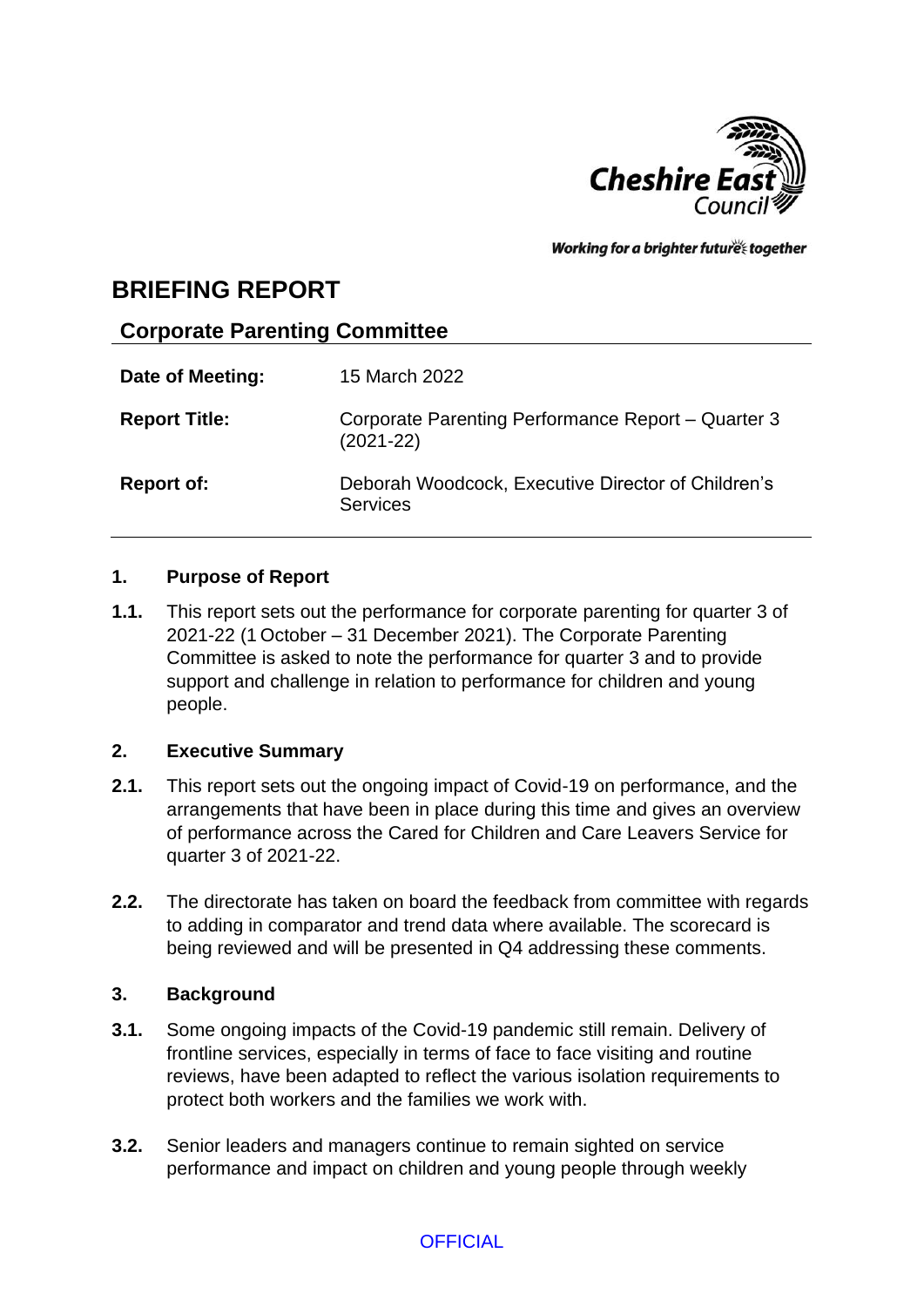scrutiny of our performance data and performance meetings within the service.

### **4. Briefing Information**

- **4.1.** Cheshire East Council were responsible for 528 cared for children at the end of quarter 3. The cared for children population changes on a daily basis as children enter and leave care. Children cease to be cared for due to a number of reasons, these include turning 18, returning to their birth family, adoption and special guardianship. The latest comparable data we have across the region is for quarter 2, where Cheshire East's rate was the lowest across the North West at around 66.5 per 10,000 (0-17 years) compared to an average of 96.5, and is in line with the latest available national average which is 67 per 10,000.
- **4.2.** There has been a positive reduction in the number of children entering care from 179 in 2020 to 130 in 2021. However, this has not resulted in a significant reduction in the overall number of cared for children (534 at the end of March 2020 compared to 518 in 2021). There are a variety of reasons for this, which include delays within the court arena. However, we are constantly monitoring this and looking at ways to ensure that we are reviewing plans for children to achieve permanence at the earliest opportunity. Positively, the number of children where care orders have been discharged is increasing; so far this year (February 2022) we have discharged care orders for 16 children and there are a number of applications currently before the court so we are hopeful that this number will increase. Overall last year, we achieved seven discharges of care orders which represents a positive picture.
- **4.3.** There are a wide range of approaches being utilised with families on the edge of care to provide networks of support and to enable children and young people to stay living within their families and communities. This focused intervention and support can lead to lasting positive change for families.
- **4.4.** The timeliness of cared for children's reviews continues to be good and in Q3, this was at 97%. Additionally, 97% of children were involved in their reviews. It is really important that children and young people are involved in their plan, and we are always looking at how we can develop and improve their participation.
- **4.5.** We have recently celebrated National Apprenticeship Week and have used a variety of methods to increase apprenticeship awareness for our care leavers across the council. An [interview with our Apprenticeship Coordinator,](https://centranet.cheshireeast.gov.uk/news/2022/february/national-apprentice-week-video-interview-with-duncan-allen.aspx?result=successful#comment) Duncan Allen is available on Centranet. Duncan speaks passionately about his work and the importance of apprenticeships and work experience for our children and young people.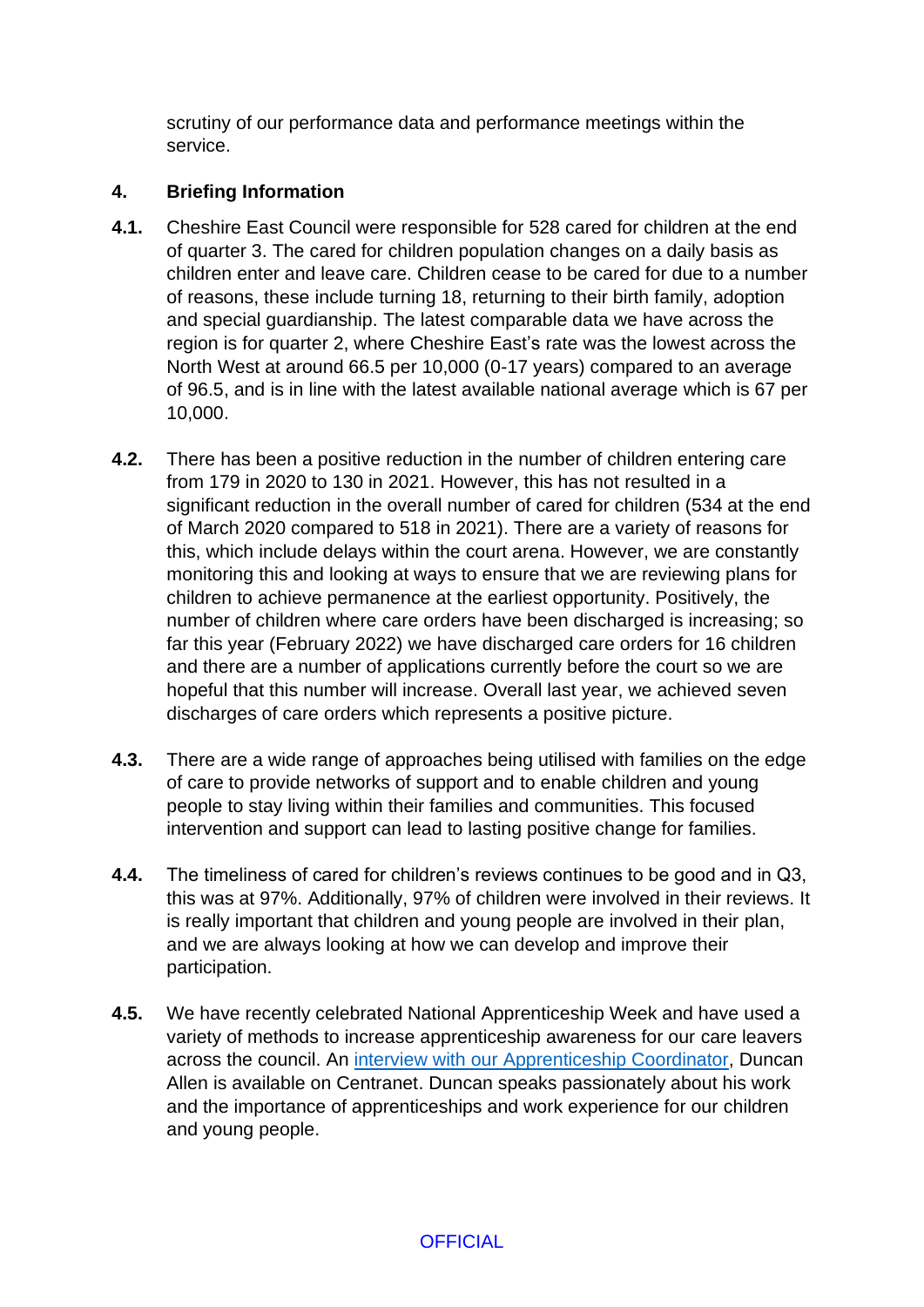- **4.6.** Q3 data shows an increase in children placed with in-house foster carers (121 in Q3 compared to 109 in Q2). This is really positive and there are plans in place to increase recruitment of foster carers, which will mean that we can place more of our children with Cheshire East foster carers. Generally, we want children to remain local and within Cheshire East where possible. For some children, they may live out of the area because they need a specialist placement, or they want to be close to birth family who have moved away. Arrangements for any child who lives at a distance are reviewed on a regular basis to ensure this remains appropriate.
- **4.7.** We continue to work hard to reduce the number of children in residential care. Although the number has risen to 31 from 30 this quarter, we remain committed to ensuring that children have the opportunity of living within a family wherever possible. We hold monthly step-down meetings to review children's plans where there is a possibility of them moving to foster care or to return to family members. Overall, the progress in this area is encouraging and we have seven fewer children in residential care than during the same period last year. Currently we have 6% of our cared for children living in residential care, the national average is 10%.
- **4.8.** The number of adoptions continues to slowly increase with 11 children adopted so far this year and another 14 living in their adoption placements. Of the 11 children legally adopted so far this, unfortunately regarding the number of days from entering care to moving into placement with an adoptive family (A10), 7 out of the 11 were over 500 days, one was 1,207 days, which will have impacted our average number of days for the 11 adoptions to date. Locally and nationally the timescales for placing children within their adoptive families is monitored to avoid unnecessary delay for children. Pre-pandemic Cheshire East were in a strong position in relation to timeliness, above the regional and national average. However this has been significantly impacted because of the complexities involved in facilitating transitions and the impact of Covid-19. For those children where delay was experienced, their individual circumstances are well understood and we continue to scrutinise planning to ensure that children do not experience unnecessary delay.
- **4.9.** The number of 16 to 18-year-old young people who are not in education, employment or training (NEET) is low. We have a dedicated 16 plus advisor within the virtual school, and this reflects the proactive work to keep our young people in education or support them into employment and training.
- **4.10.** The NEET data for our 19 to 21-year-old young people shows that 46% of this cohort are not engaged in education, employment or training. The national average for 2020/21 was 41%. We are looking closely at this data and the circumstances for these young adults which include pregnancy, parenting or illness, but are not exclusive to this.

#### **OFFICIAL**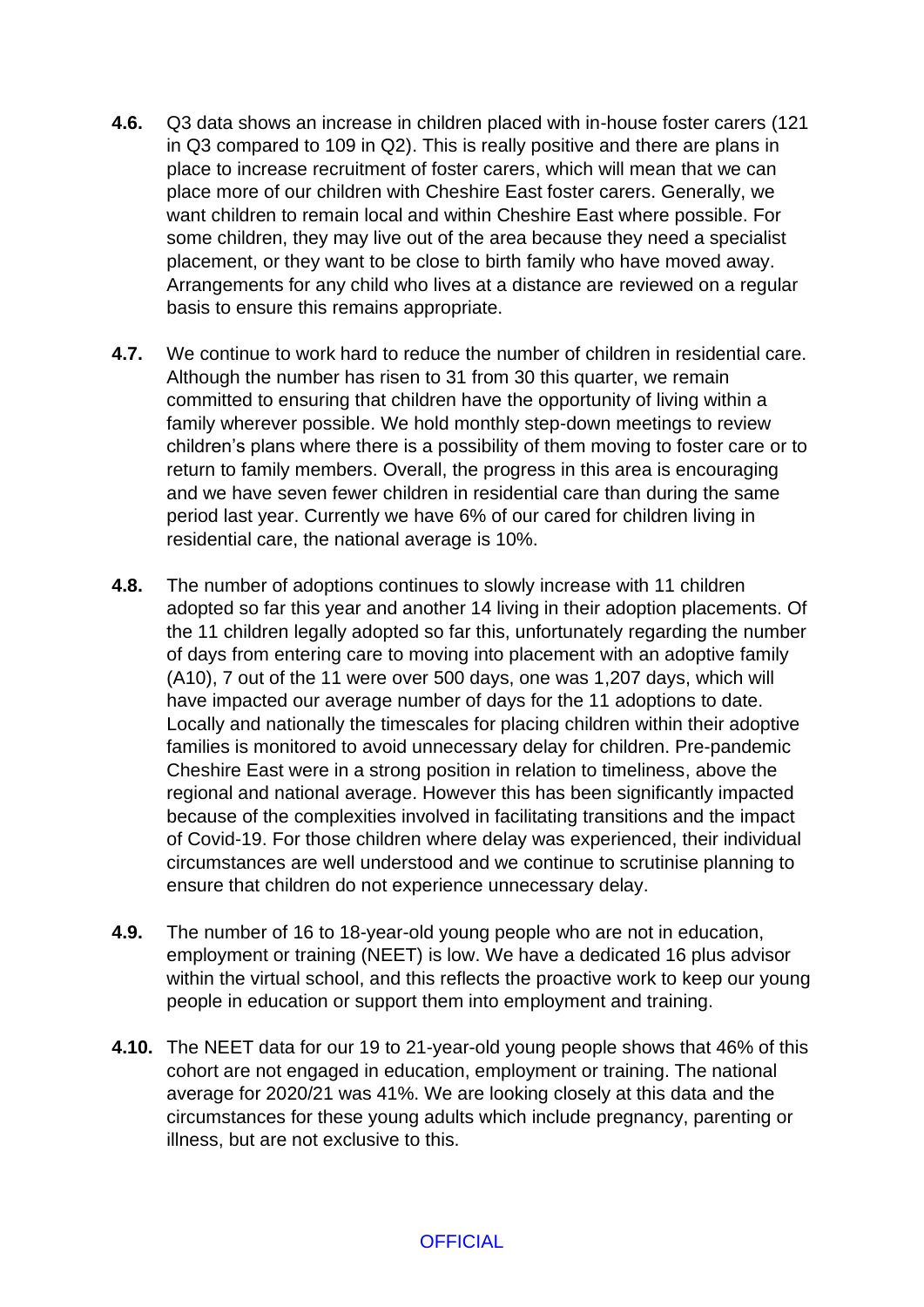- **4.11.** The next NEET programme is currently being planned and will run for 12 weeks during the spring term. This is a good way of engaging our young people and it is successful as a pathway to get young people involved in a range of activities and into education, employment or training. Previous NEET programmes have seen real successes for our young people.
- **4.12.** Despite the vast majority of health assessments being requested within 48 hours of children entering care (90% in Q2), there are some delays in these children being seen by a paediatrician. Q2 data indicated that 62% of these children had their initial health assessment within timescales, Q3 data is not yet available at the time of writing this report. As at Q3, 76% of our cared for children had an up-to-date annual health assessment. This data will be discussed with health colleagues to see what is causing delay so we can truly understand the full picture and manage this to ensure that the timeliness of health assessments for children improves.
- **4.13.** Q3 data shows that 97% of our care leavers are in appropriate accommodation. This is not 100% because we have a small number of young people who are in prison, and this is never recorded as being appropriate. This is currently less than five and as such the number is supressed in line with DfE guidelines. Nationally the latest available data reported 95% of care leavers in suitable accommodation with 3% being in custody; the other main reasons for accommodation being classed as unsuitable is emergency accommodation or homelessness.
- **4.14.** An increasing number of care leavers now have up-to-date pathway plans (96% in Q3 compared to 90% in Q2). Hopefully, as further isolations and restrictions ease, we will be able to meet with individuals where reviews have been delayed.

### **5. Implications**

### **5.1. Legal**

5.1.1. There are no direct legal implications of this report.

### **5.2. Finance**

5.2.1. Although there are no direct financial implications or changes to the MTFS as a result of this briefing paper, performance measures may be used as an indicator of where more or less funding is needed at a service level.

### **5.3. Human Resources**

5.3.1. There are no direct human resource implications.